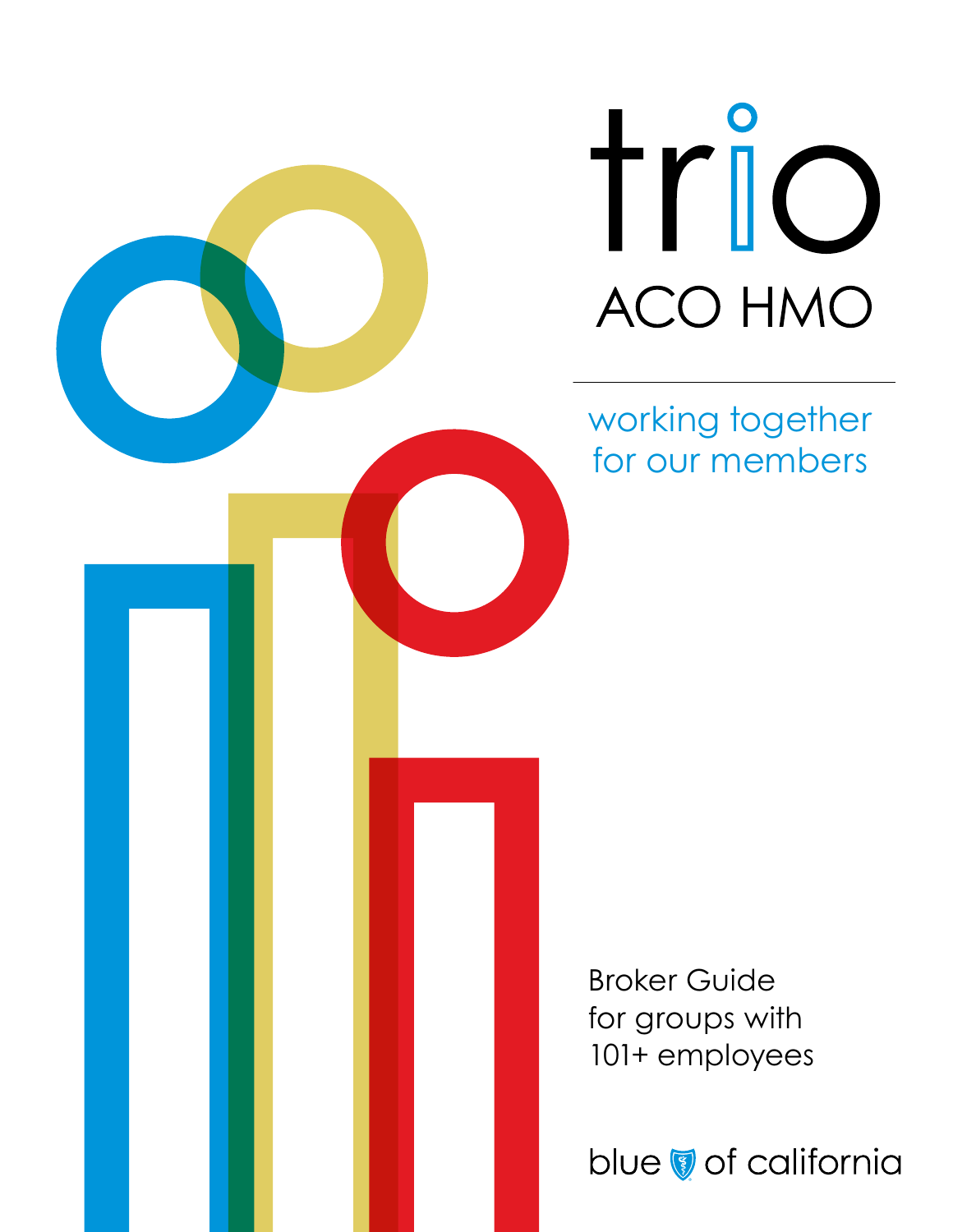At Blue Shield of California, we've put our powerful connections to work for your clients to create a new family of limited network HMO plans:

# **trio** ACO

These plans are focused on delivering choice and affordability, and provide access to high-quality care with lower premiums for employees and their covered dependents.

# Putting members at the center

Blue Shield is committed to leveraging our robust and innovative care models to fundamentally change healthcare delivery. Our accountable care organizations (ACOs) are a **network of doctors and hospitals that share responsibility** for providing coordinated care to members and limiting unnecessary spending.

As with a traditional HMO plan, each member's care is centered around a Personal Physician.

Our ACO provider network is designed to improve the patient's overall healthcare experience. Blue Shield works with the hospital and medical group to develop a three way alliance, focused on eliminating silos within the delivery system, enhancing care coordination, and reducing duplication of healthcare services.

We now have an HMO product portfolio built exclusively on this ACO provider network. With our focus on driving quality and affordability, these plans offer your clients the opportunity to lower their premiums, along with the flexibility to bundle them with other Blue Shield plan and network options.

Our ACO framework is based on a proven record of delivering access to high-quality affordable care to more than 280,000 Californians.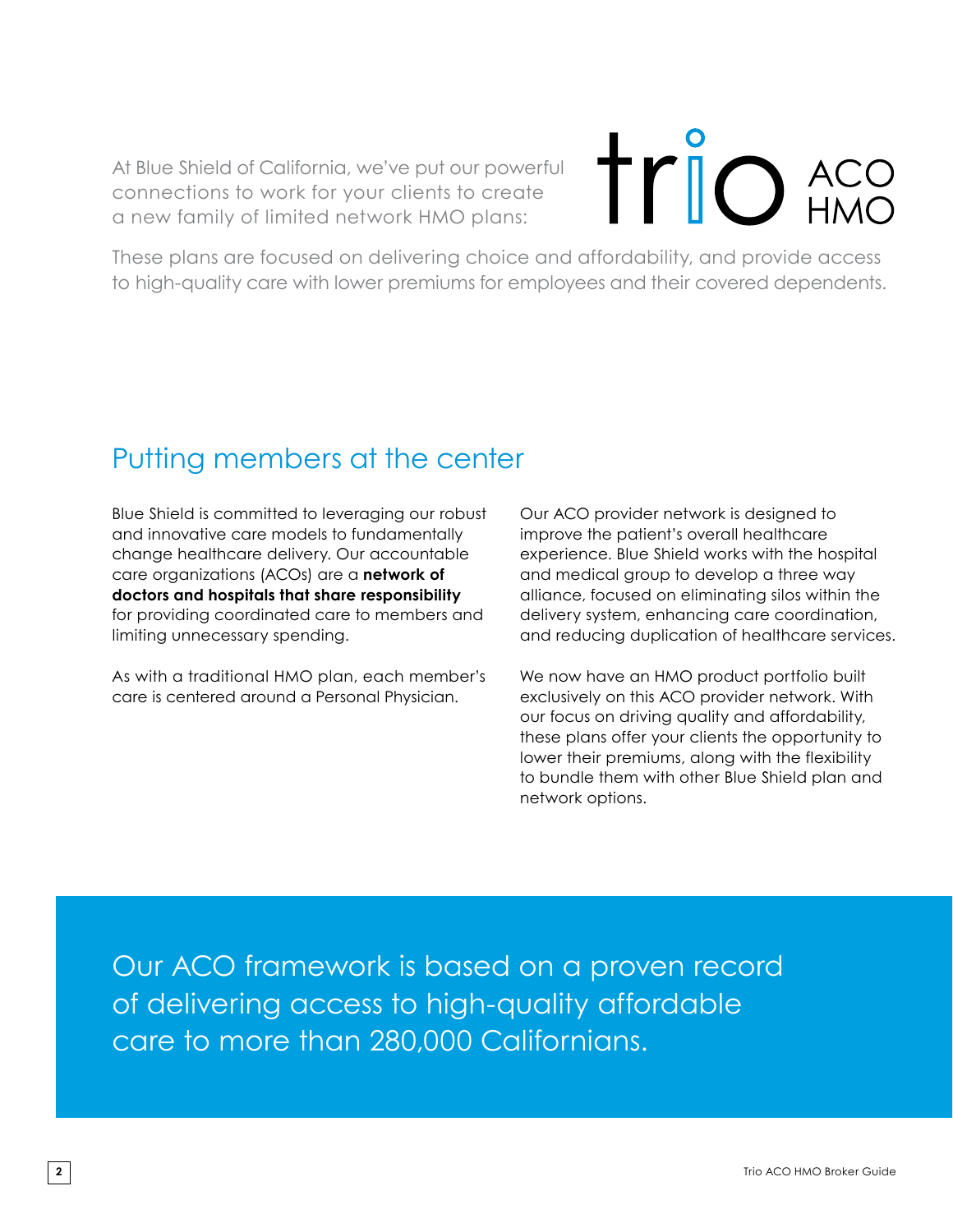

#### **What's best for the member**

#### **Our plans are designed to help:**

- Link members to the right services
- Create a cross-organizational focus on patients with complex needs
- Improve discharge processes and programs to reduce hospital re-admissions

The focus of the ACO design is the member. Members benefit from collaboration, stronger coordination between providers, and the sharing of critical information which helps drive better overall health. Blue Shield facilitates the relationship between providers and hospitals to enable personalized care with the goal of providing "the right care, at the right time, at the right place." ACOs are intended to reduce costs for members without sacrificing comprehensive quality coverage.

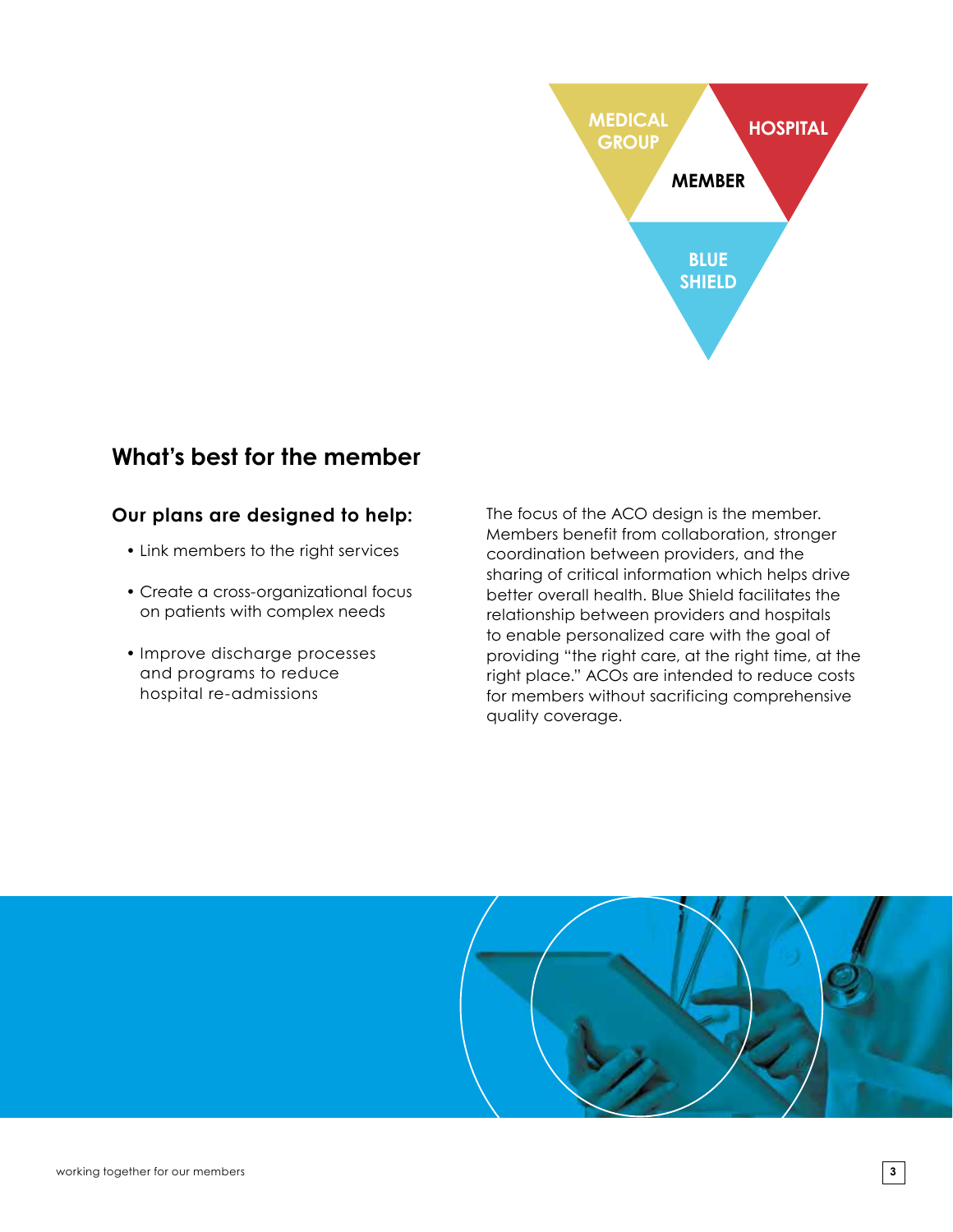# Trio ACO HMO plans

These affordable HMO plan options allow employers to offer quality and affordable coverage to their employees and families.

| <b>Trio ACO HMO</b> | <b>Trio ACO HMO</b>     | <b>Trio ACO HMO</b>                         | <b>Trio ACO HMO</b>                             |
|---------------------|-------------------------|---------------------------------------------|-------------------------------------------------|
| <b>Zero Admit</b>   | Per Admit               | Coinsurance                                 | <b>Deductible</b>                               |
| Trio ACO HMO        | Trio ACO HMO            | Trio ACO HMO Facility                       | Trio ACO HMO Facility                           |
| Zero Admit 10       | <b>Per Admit 10-250</b> | Coinsurance 15-20%                          | Deductible 15-10%/1500                          |
| Trio ACO HMO        | Trio ACO HMO            | Trio ACO HMO Facility                       | Trio ACO HMO Facility                           |
| Zero Admit 20       | <b>Per Admit 25-750</b> | Coinsurance 20-20%                          | Deductible 20-25%/1500                          |
| Trio ACO HMO        | Trio ACO HMO            | Trio ACO HMO Facility                       | Trio ACO HMO Facility                           |
| Zero Admit 30       | Per Admit 40-1000       | Coinsurance 25-25%                          | Deductible 30-30%/2000                          |
|                     | Trio ACO HMO            | Trio ACO HMO Facility                       | Trio ACO HMO Facility                           |
|                     | <b>Per Admit 20-500</b> | Coinsurance 40-40%                          | Deductible 40-40%/2000                          |
|                     |                         | Trio ACO HMO Facility<br>Coinsurance 45-50% | Trio ACO HMO Facility<br>Deductible 40-40%/5800 |

#### **Provider network**

Blue Shield's Trio ACO HMO provider network is available in 24 California counties, and the Trio ACO HMO plan offers members access to a network of providers that includes all specialties and levels of care.

The Trio ACO HMO provider network includes a subset of Independent Practice Associations, medical groups, and affiliated physicians from our Access+ HMO® network. As with our regular HMO plans, Trio ACO HMO plan members are required to select a Personal Physician to coordinate and direct their healthcare needs.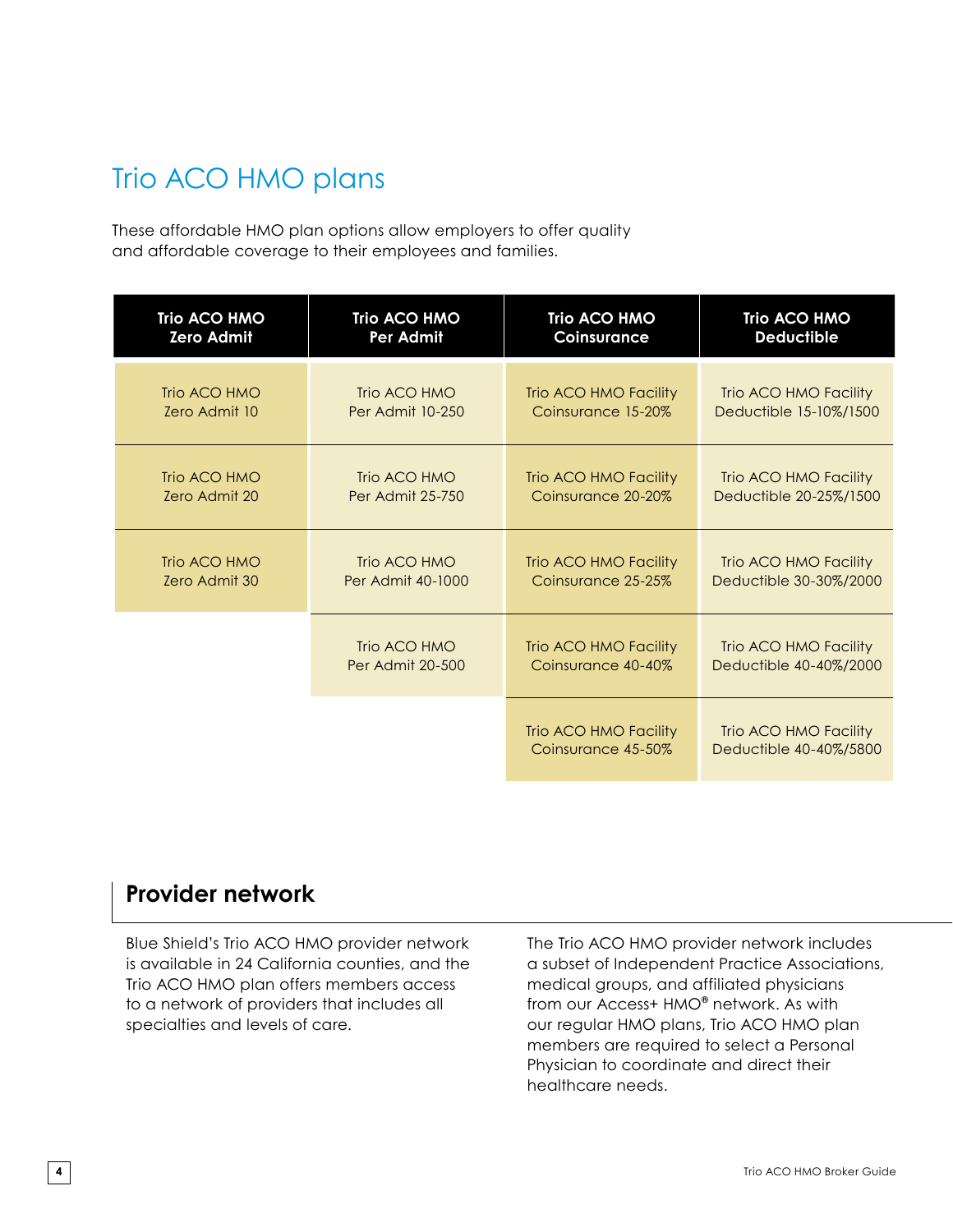### **Large California service area**

| We've got your clients covered in 24 counties:* |                          |  |  |  |
|-------------------------------------------------|--------------------------|--|--|--|
| Alameda (partial)                               | San Bernardino (partial) |  |  |  |
| Contra Costa                                    | San Diego (partial)      |  |  |  |
| El Dorado (partial)                             | San Francisco            |  |  |  |
| Fresno (partial)                                | San Joaquin (partial)    |  |  |  |
| Kern (partial)                                  | San Mateo (partial)      |  |  |  |
| Los Angeles (partial)                           | Santa Clara              |  |  |  |
| Madera (partial)                                | Santa Cruz               |  |  |  |
| Merced (partial)                                | Solano (partial)         |  |  |  |
| Orange                                          | Stanislaus               |  |  |  |
| Placer (partial)                                | Tulare (partial)         |  |  |  |
| Riverside (partial)                             | Ventura (partial)        |  |  |  |
| Sacramento (partial)                            | Yolo                     |  |  |  |
|                                                 |                          |  |  |  |

\* Enrolled employees and their dependents must live or work in the Trio ACO HMO plan service area to be eligible for coverage. Please review the list of ZIP codes on the last page regarding the Trio ACO HMO plan service area.

 Please note that as of the production date of this brochure, details for the service area are still being finalized. Please visit **blueshieldca.com/ACO** for the latest service area information for these plans.

As of 1/1/2016 Pending regulatory approval.

If a member's Personal Physician leaves the Trio ACO HMO network, the member will be able to choose an alternative Personal Physician in the Trio ACO HMO network. Similarly, should a Trio ACO HMO network provider group terminate its agreement with Blue Shield, members assigned to the group may choose a new provider group in the Trio ACO HMO network, or if none is available, Blue Shield will reassign members

to another provider group in the Access+ HMO network at no additional cost. The Trio ACO service area is defined by distance from participating ACO hospitals. Check the ZIP code listing to confirm your employees are eligible for this product.

See the *Evidence of Coverage* for a complete description of benefits, exclusions, limitations, and conditions of coverage of the plans.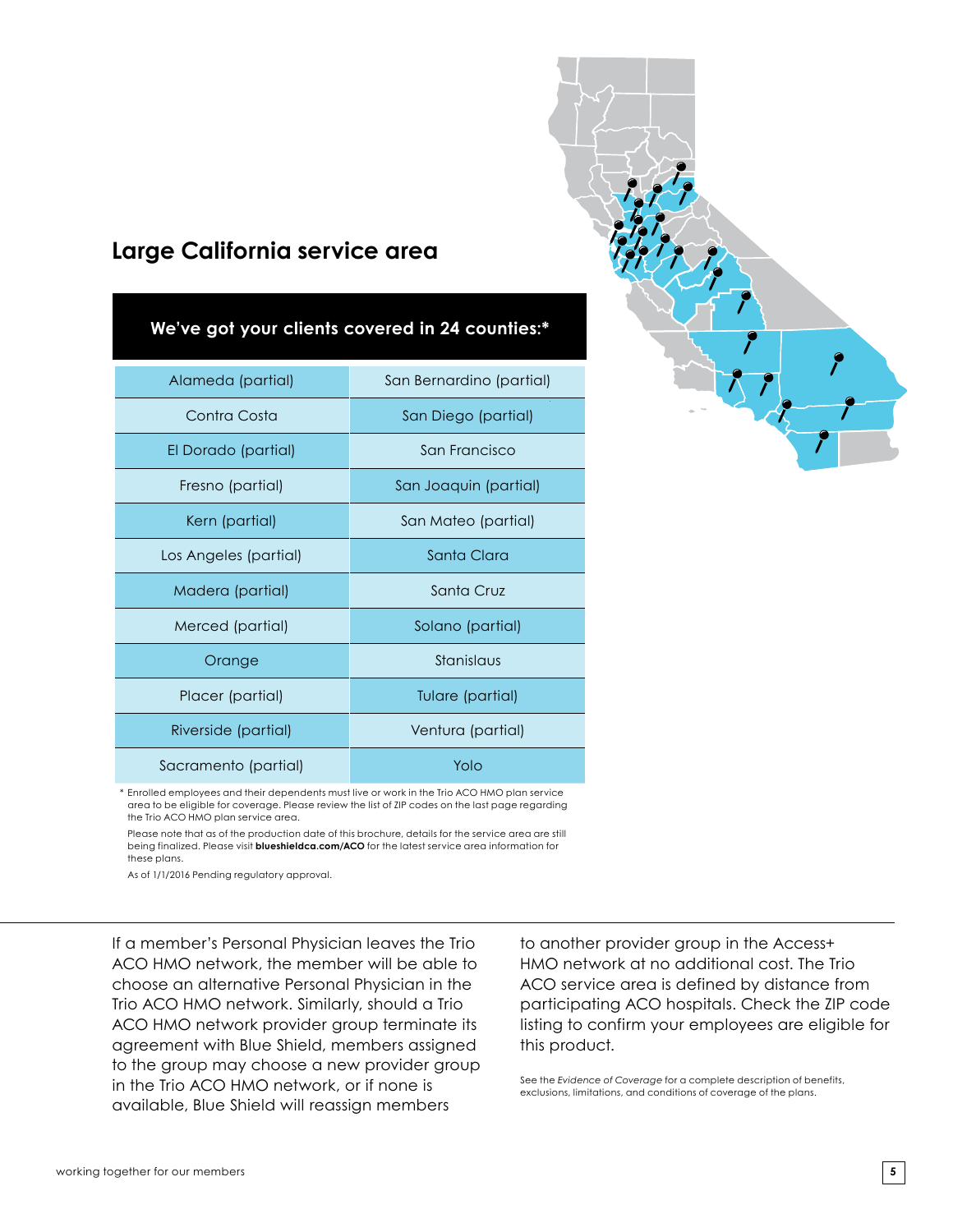## **Trio ACO HMO medical group/IPA providers**

Please note that the Trio ACO HMO network is subject to change. Visit **blueshieldca.com/ACO** for the most current listing of providers in the network.

| County       | Trio ACO HMO provider                                                                                                                                                                                                                                                                                                                                                                                                                                                                                                                                                                                       |  | County         | Trio ACO HMO provider                                                                                                                                                                                                                    |
|--------------|-------------------------------------------------------------------------------------------------------------------------------------------------------------------------------------------------------------------------------------------------------------------------------------------------------------------------------------------------------------------------------------------------------------------------------------------------------------------------------------------------------------------------------------------------------------------------------------------------------------|--|----------------|------------------------------------------------------------------------------------------------------------------------------------------------------------------------------------------------------------------------------------------|
| Contra Costa | John Muir Physician Network                                                                                                                                                                                                                                                                                                                                                                                                                                                                                                                                                                                 |  |                | <b>Hoag Affiliated Physicians</b>                                                                                                                                                                                                        |
| Kern         | <b>Gemcare Medical Group Delano</b><br><b>Gemcare Medical Group Mcs of</b><br><b>Kern County</b><br><b>Access Medical Group Inc</b><br><b>Access Medical Group -</b><br>Santa Monica                                                                                                                                                                                                                                                                                                                                                                                                                        |  | Orange         | <b>Mission Hospital Affiliated Physicians</b><br><b>Mission Internal Medical Group</b><br>St Joseph Heritage Medical Group<br>St Joseph Hospital Affiliate Physicians<br>St Jude Affiliated Physicians<br>St Jude Heritage Medical Group |
|              |                                                                                                                                                                                                                                                                                                                                                                                                                                                                                                                                                                                                             |  |                |                                                                                                                                                                                                                                          |
|              | Applecare Medical Group - Whittier<br><b>Applecare Medical Group</b><br>Applecare Medical Group -<br><b>St Francis Region</b><br>Applecare Medical Group Select<br><b>Axminster Medical Group -</b><br>Little Company of Mary San Pedro<br>Axminster Medical Group - Little<br>Company of Mary IPA Torrance<br><b>Axminster Providence Care</b><br>Network - Tarzana<br><b>Axminster Medical Group Inc</b><br>Facey Medical Foundation -<br><b>Burbank</b><br>Facey Medical Foundation -<br>San Fernando Valley<br>Facey Medical Foundation -<br>Santa Clarita<br>Facey Medical Foundation -<br>Simi Valley |  | Sacramento     | <b>Hill Physicians Sacramento</b><br>PriMed Inc.<br><b>Mercy Medical Group</b>                                                                                                                                                           |
|              |                                                                                                                                                                                                                                                                                                                                                                                                                                                                                                                                                                                                             |  | San Bernardino | <b>EHP Alliance Desert Physicians IPA</b><br><b>EHP Beaver Medical Group IPA</b><br><b>EHP Chaffey Medical Group</b><br><b>EHP Pinnacle Medical Group</b><br><b>EHP Redlands Yucaipa</b><br><b>Medical Group</b>                         |
| Los Angeles  |                                                                                                                                                                                                                                                                                                                                                                                                                                                                                                                                                                                                             |  | San Diego      | <b>Mercy Physicians Medical Group</b><br><b>Scripps Clinic Medical Group</b><br><b>SHPS - Scripps Coastal</b><br><b>Medical Center</b><br><b>Scripps Physicians Medical Group</b>                                                        |
|              |                                                                                                                                                                                                                                                                                                                                                                                                                                                                                                                                                                                                             |  | San Francisco  | Hill Physicians San Francisco Inc                                                                                                                                                                                                        |
|              |                                                                                                                                                                                                                                                                                                                                                                                                                                                                                                                                                                                                             |  | San Joaquin    | Hill Physicians San Joaquin                                                                                                                                                                                                              |
|              |                                                                                                                                                                                                                                                                                                                                                                                                                                                                                                                                                                                                             |  | Santa Clara    | Santa Clara County IPA                                                                                                                                                                                                                   |
|              | <b>Good Samaritan Medical</b><br><b>Practice Associates</b><br>Korean American Medical Group<br><b>Torrance Hospital IPA</b>                                                                                                                                                                                                                                                                                                                                                                                                                                                                                |  | Santa Cruz     | <b>Physicians Medical Group</b><br>of Santa Cruz                                                                                                                                                                                         |
|              |                                                                                                                                                                                                                                                                                                                                                                                                                                                                                                                                                                                                             |  | Stanislaus     | Allcare IPA - Stanislaus ACO                                                                                                                                                                                                             |
|              |                                                                                                                                                                                                                                                                                                                                                                                                                                                                                                                                                                                                             |  | Yolo           | <b>Woodland Clinic</b>                                                                                                                                                                                                                   |

As of 1/1/2016 Pending Regulatory Approval

ACO HMOs enhance care coordination, reduce duplication of services, and improve the member's overall experience.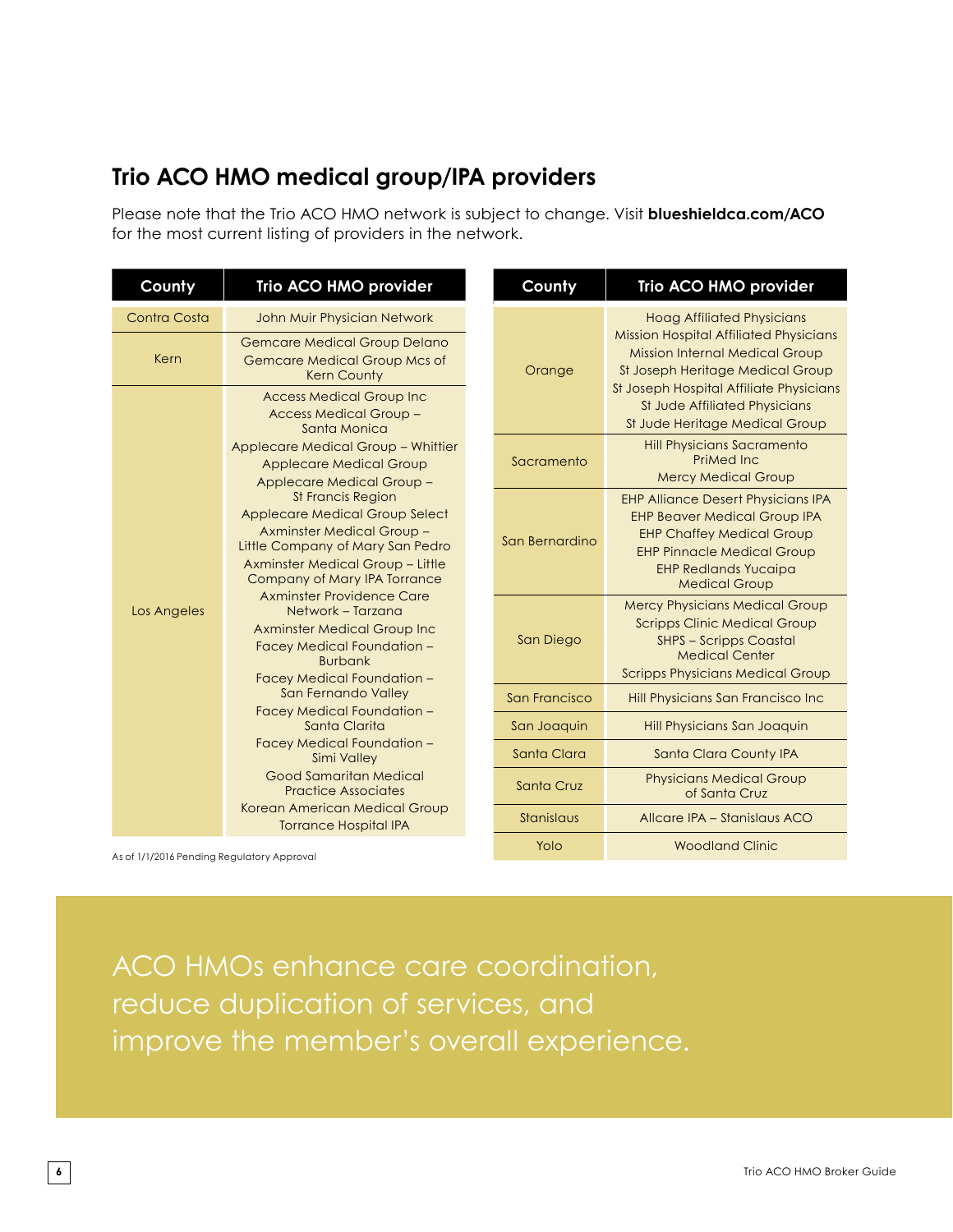# Shield Concierge

The Shield Concierge program is Blue Shield's integrated service designed to provide a personalized service experience for members covered by Blue Shield.

> This program strives to improve and expand the member experience by resolving more inquiries during the first contact with the member and proactively identifying services specifically beneficial to the member. Blue Shield partners with Trio ACO HMO providers to resolve member issues and to connect members to their physician.

 A team of healthcare professionals consisting of Shield Concierge representatives, registered nurses, social workers, health coaches, pharmacy technicians, and pharmacists is available to provide information to a member regarding benefits, doctors and specialists, coordination of care, case management, and questions on formulary and drug authorizations.

Shield Concierge offers extended customer service hours. Shield Concierge representatives offer extended hours from 7 a.m. to 7 p.m., Monday through Friday, at **(855) 829-3566**.



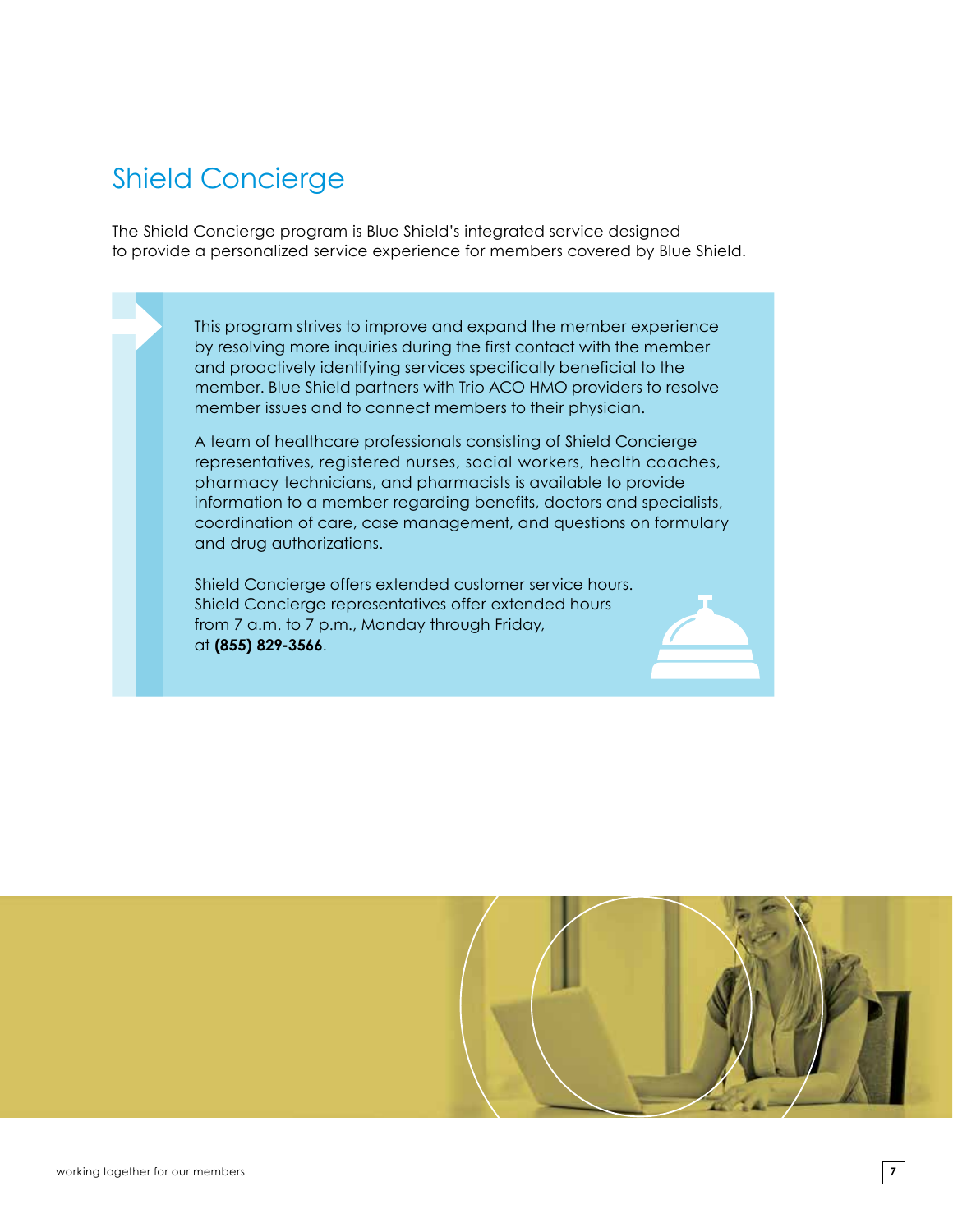# **Wellvolution**

Wellvolution<sup>®</sup> is the next generation of wellness programs that seamlessly connects having fun with healthy activity. It's a program that can easily be worked into even the busiest lifestyles, with wellness at its core. Members connect to programs that blend social gaming, fun activities, and rewards.

#### **Wellvolution Wellness Package included in the Trio ACO HMO plan:**

#### **Wellvolution Trio ACO HMO Package**

Blue Shield's medical plans automatically include, for subscribers age 18 and older, core services to help live healthier lives. These services help enable employees to measure their well-being and engage in purposeful, socially incentivizing daily activities toward health improvement. For all subscribers in our Trio ACO HMO plan, we are offering an additional walking program.

**Note:** The Wellvolution products for non-Trio ACO members are only available for groups with **100+ employees**. Wellvolution is not available as a buy-up to Trio ACO HMO accounts sized 51-99.

#### **Services include:**

• Well-Being Assessment • Daily Challenge • Walkadoo (with Pebble device and reporting) • Quitnet

#### **Walkadoo**

Walkadoo<sup>™</sup> is a walking program that works with multiple devices like Fitbit and Jawbone. A Pebble device at no additional charge is shipped to the subscriber after signing up. An easy-to-use mobile app introduces participants to a realistic and convenient way to add more movement to their day. It uses the latest game dynamics, mechanics, and aesthetics to create meaningful social interaction that extends and sustains engagement.

#### **Well-Being Assessment**

The Well-Being Assessment goes beyond the typical health assessment survey because it measures overall outlook, emotional and physical health, healthy behaviors, work environment, and access to health/life resources.

#### **Daily Challenge**

Daily Challenge<sup>®</sup> offers engaging content, social networking, and a low time commitment, so participants can have fun while doing something healthy. A daily message is sent with one simple activity or "challenge" and a reason why it will help improve well-being. And whether accessing from a computer, tablet, or through the Daily Challenge smartphone app, a quick click allows employees to invite friends and family (regardless of health plan membership) to share how they completed the challenge.

## **Quitnet**

This program uses the latest science and best practices to help individuals overcome their addiction to tobacco. QuitNet<sup>®</sup> integrates many intervention modalities, including online and mobile support from experts and peers, telephone based coaching from a tobacco treatment specialist, personalized email and SMS text support, and pharmaceutical quit aids.

Walkadoo is a trademark, and Daily Challenge and QuitNet are registered trademarks, of MeYouHealth LLC, a Healthways, Inc. company. Wellvolution is a registered trademark of Blue Shield of California. Blue Shield and the Shield symbol are registered trademarks of the BlueCross BlueShield Association, an association of independent Blue Cross and Blue Shield plans.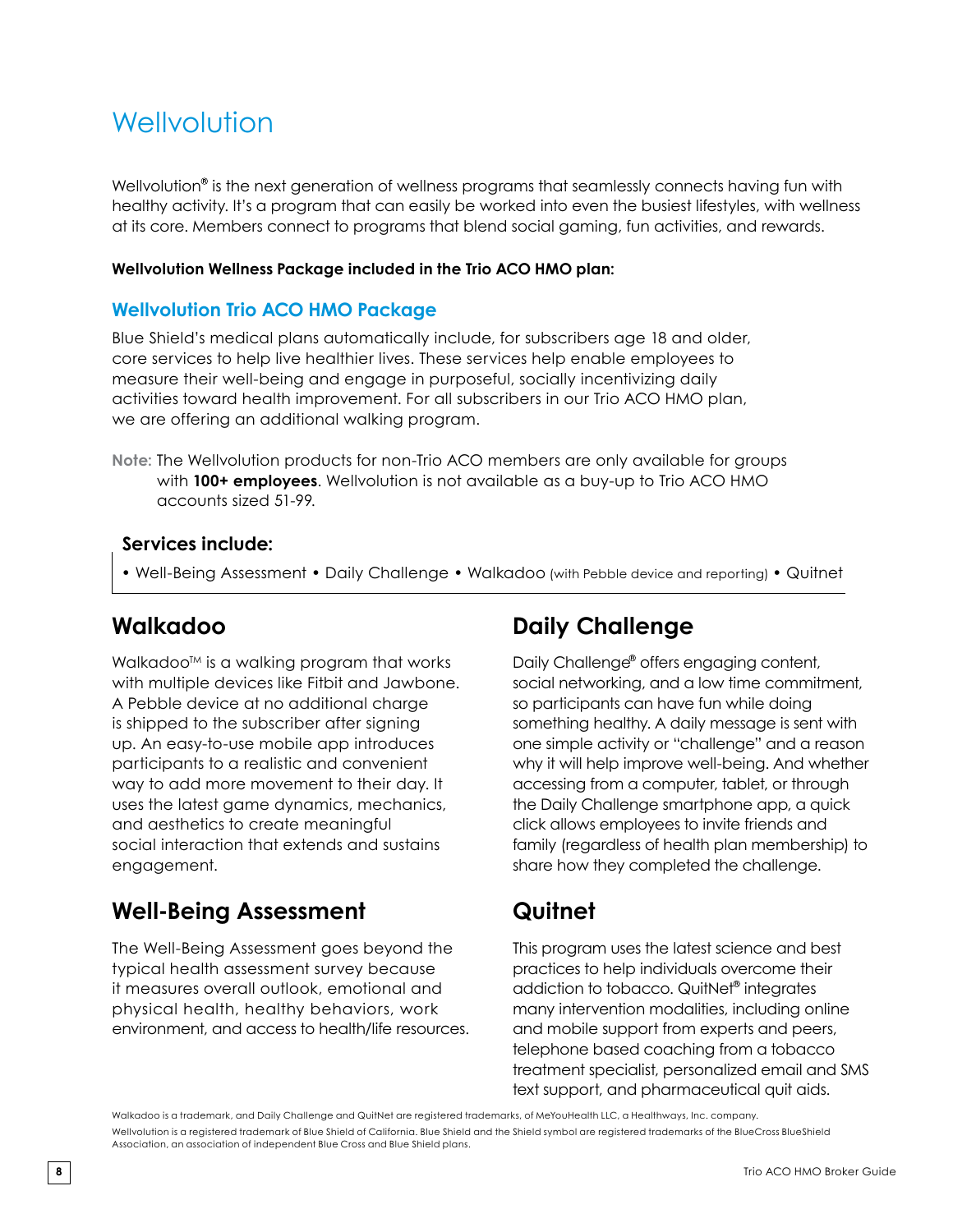

#### **How does it work?**

By leveraging social connections and the latest online and mobile technologies with the **mywellvolution.com** platform, Wellvolution helps contribute in a progressive, actionable way to an employee's well-being. It makes wellness easy and fun, resulting in positive diet and lifestyle choices that stick!

**Employers seeking to customize Wellvolution can check out our menu of optional Wellvolution programs and platform features for purchase:**

#### **Value-added features:**

- Real-time, employer dashboard self-service reporting for Walkadoo
- Additional Blue Shield–provided quarterly and annual reporting for Walkadoo
- Employer Engagement Toolkit

#### **Daily Challenge/Well-Being Assessment**

These basic programs are available with reporting and incentive management.

#### **Rewards**

We offer an array of incentive management options including creative cash rewards, detailed reporting for premium differentials, and administration of contributions to funding accounts such as HRAs, HSAs, and HIAs. We'll provide you with turnkey solutions to streamline the process of rewarding your employees for healthy behavior.

## **Biometric screening**

This onsite or remote (delivered via physician fax) health screening program may include biometrics, clinical tests, and laboratory blood analyses. **Additional value-added options include rewards administration for completing a screening or onsite flu shot.**

## **Health Coach**

This program uses a whole-person, integrated approach to address individuals' needs and behavioral risks. Improving individual concerns can help benefit the overall health of a person. Primary topics for Health Coach include exercise, healthy eating, weight management, stress management, depression, tobacco cessation, medication adherence, appointment adherence, and self-care.

working together for our members **9**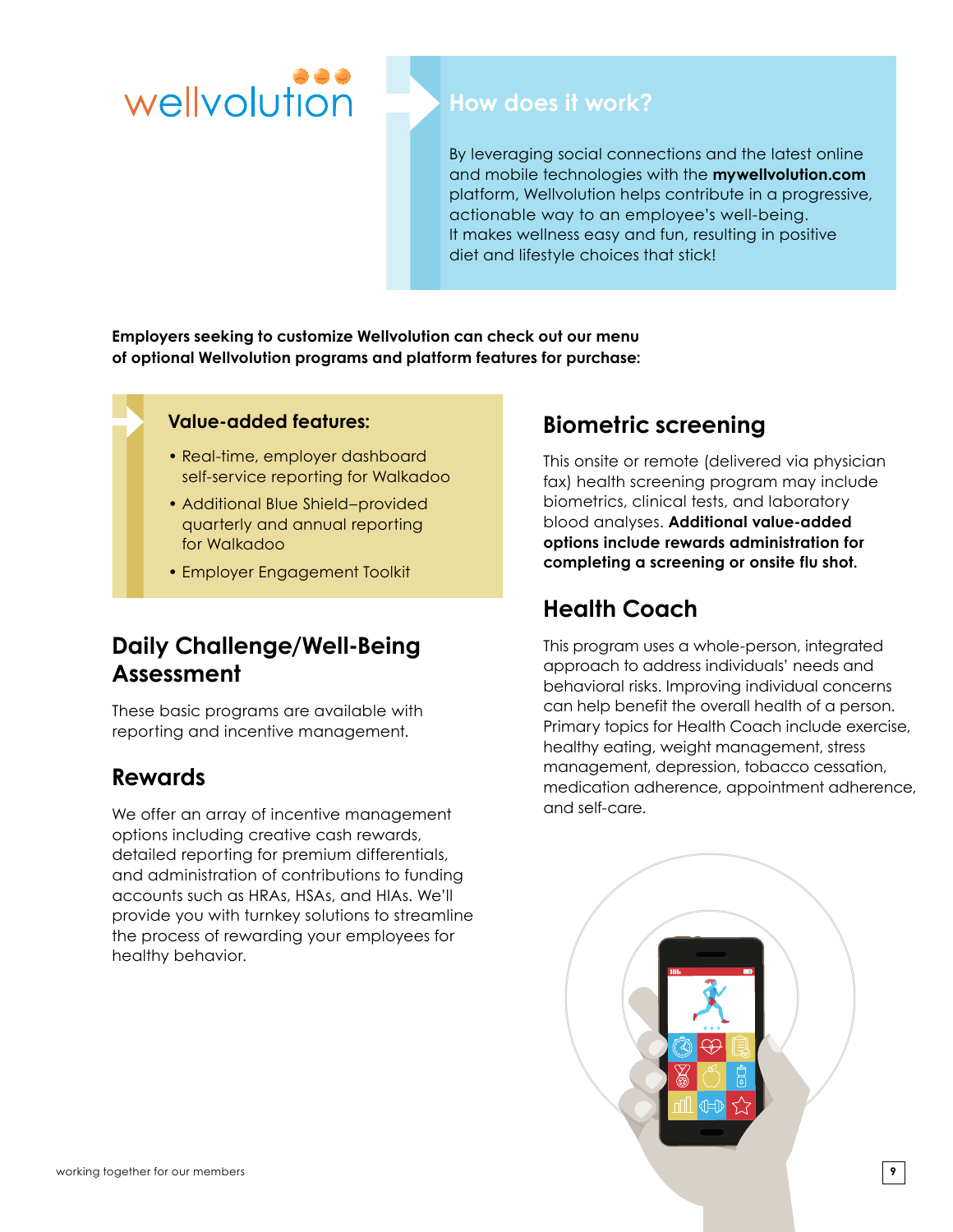### **Prenatal care**

We want our members to have a healthy pregnancy and a happy, healthy baby. Our prenatal program offers personal attention and resources to guide new parents through pregnancy and beyond.

## **Pharmacy**

With outpatient prescription plans offering a range of copayments and rates, your clients have the flexibility of more affordable choices to enhance their medical plans. These supplemental plans cover drugs in the Blue Shield Drug Formulary, including oral contraceptives, diaphragms, and diabetic supplies such as insulin, insulin syringes and needles, test tablets, strips, and lancets. Some drugs may require prior authorization for medical necessity by Blue Shield's Pharmacy Services Department. For plans without a non-formulary brand-name drug copayment option, non-formulary drugs are not covered unless prior authorization is obtained from Blue Shield's Pharmacy Services Department.

Select contraceptives, including diaphragms – covered under the outpatient prescription drug benefits – do not require a copayment and are not subject to the calendar-year brand-name drug deductible. However, if a brand-name contraceptive is requested when a generic equivalent is available, the member will still be responsible for paying the difference between the cost to Blue Shield for the brand-name contraceptive and its generic drug equivalent, as well as the applicable generic drug copayment. In addition, select contraceptives may need prior authorization.

Please note that if a member switches to another Blue Shield plan, any portion of the current prescription drug deductible which has been met, if applicable, will not carry forward to the new plan.

# **Vision plans**

Vision coverage offers more than just eyewear – employees who see better can help employers see results from increased productivity and improved quality of work. And routine eye exams can detect serious health problems − from diabetes to hypertension, from glaucoma to ocular cancer – so eye care can have an impact on total health and wellbeing. Our vision plans offer a choice of benefits that encourage vision health and overall health.

# **Dental plans**

Dental care is an important part of a comprehensive health package to help ensure that minor oral health conditions are diagnosed before they become serious and costly. Blue Shield offers competitively priced dental coverage with comprehensive benefits and a variety of plan designs and options. With Blue Shield's dental portfolio, your clients have a wide choice of plan benefits, annual maximums, deductibles, and rates. Offer your client a choice of benefit-rich plans, including orthodontia and low copayments.

## **Discount programs**

Blue Shield's wellness discount programs<sup>1</sup> complement and enhance your clients' covered benefits, and save money on their services and supplies, ranging from the traditional to the alternative.

Weight Watchers, 24 Hour Fitness, ClubSport/ Renaissance ClubSport, Lasik and Vision, Alternative Care Discount Program: acupuncture, chiropractic services, and massage therapy.

The focus of the ACO design is the patient. The goal is to provide the right care, at the right time, at the right place.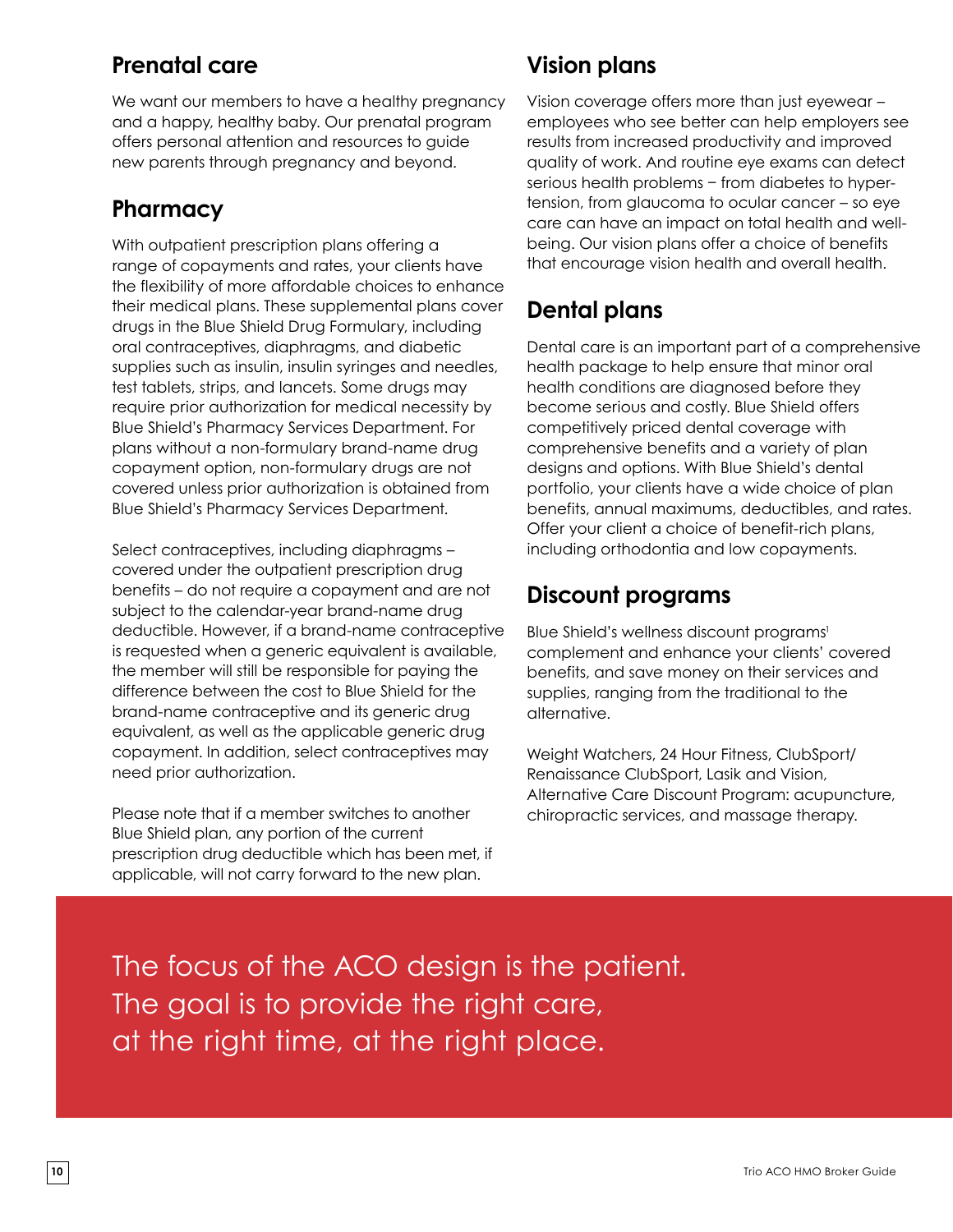#### Important note about the discount programs:

1. These discount program services are not a covered benefit of Blue Shield health plans and none of the terms or conditions of Blue Shield health plans apply.

 The networks of practitioners and facilities in the discount programs are managed by the external program administrators identified below, including any screening and credentialing of providers. Blue Shield does not review the services provided by discount program providers for medical necessity nor efficacy, nor does Blue Shield make any recommendations, representations, claims or guarantees regarding the practitioners, their availability, fees, services, or products.

 Some services offered through the discount program may already be included as part of the Blue Shield health plan covered benefits. Members should access those covered services prior to using the discount program.

 Members who are not satisfied with products or services received from the discount program may use Blue Shield's grievance process described in the Grievance Process section of the *Evidence of Coverage* or *Certificate of Insurance*. Blue Shield reserves the right to terminate this program at any time without notice.

Discount programs administered by or arranged through the following independent companies:

- Alternative Care Discount Program American Specialty Health Systems, Inc. and American Specialty Health Networks, Inc.
- Vision Program MESVision
- Weight Control Weight Watchers North America
- Fitness Facilities 24 Hour Fitness, ClubSport, and Renaissance ClubSport
- LASIK NVision, QualSight, and TLCVision within California and TLCVision (USA) Corporation outside California

#### Trio ACO HMO service area:

- The Trio ACO HMO plan service area consists of only the following 24 counties, including the following ZIP codes:
- Alameda County, include the only following ZIP codes: 94501, 94502, 94536, 94537, 94538, 94540, 94541, 94542, 94543, 94544, 94545, 94546, 94550, 94551, 94552, 94555, 94557, 94560, 94566, 94568, 94577, 94578, 94579, 94580, 94587, 94588, 94601, 94602, 94603, 94604, 94605, 94606, 94607, 94608, 94609, 94610, 94611, 94612, 94613, 94614, 94615, 94617, 94618, 94619, 94620, 94621, 94622, 94623, 94624, 94649, 94659, 94660, 94661, 94662, 94666, 94701, 94702, 94703, 94704, 94705, 94706, 94707, 94708, 94709, 94710, 94712 , 94720.
- Contra Costa County includes all ZIP codes.
- El Dorado County, include the only following ZIP codes: 95664, 95672, 95682, 95762.
- Fresno County, include the following ZIP code: 93622
- Kern County, include the only following ZIP codes: 93203, 93205, 93206, 93215, 93216, 93219, 93220, 93222, 93224, 93225, 93226, 93240, 93241, 93249, 93250, 93251, 93252, 93255, 93256, 93260, 93263, 93268, 93272, 93276, 93280, 93283, 93285, 93287, 93301, 93302, 93303,<br>93304, 93305, 93306, 93307, 93308, 93309, 93311, 93312, 93313, 93314, 93380, 93383, 93384, 93385, 93386, 93387, 93388, 93389, 93390, 93501, 93510, 93502, 93504, 93505, 93516, 93518, 93519, 93531, 93560, 93561, 93563, 93596.
- Los Angeles County, include the only following ZIP codes: 90001, 90002, 90003, 90004, 90005, 90006, 90007, 90008, 90009, 90010, 90011, 90012, 90013, 90014, 90015, 90016, 90017, 90018, 90019, 90020, 90021, 90022, 90023, 90024, 90025, 90026, 90027, 90028, 90029, 90030, 90031, 90032, 90033, 90034, 90035, 90036, 90037, 90038, 90039, 90040, 90041, 90042, 90043, 90044, 90045, 90046, 90047, 90048, 90049, 90050, 90051, 90052, 90053, 90054, 90055, 90056, 90057, 90058, 90059, 90060, 90061, 90062, 90063, 90064, 90065, 90066, 90067, 90068, 90069, 90070, 90071, 90072, 90073, 90074, 90075, 90076, 90077, 90078, 90079, 90080, 90081, 90082, 90083, 90084, 90086, 90087, 90088, 90089, 90090, 90091, 90093, 90094, 90095, 90096, 90099, 90189, 90201, 90202, 90209, 90210, 90211, 90212, 90213, 90220, 90221, 90222, 90223, 90224, 90230, 90231, 90232, 90233, 90239, 90240, 90241, 90242, 90245, 90247, 90248, 90249, 90250, 90251, 90254, 90255, 90260, 90261, 90262, 90263, 90264, 90265, 90266, 90267, 90270, 90272, 90274, 90275, 90277, 90278, 90280, 90290, 90291, 90292, 90293, 90294, 90295, 90296, 90301, 90302, 90303, 90304, 90305, 90306, 90307,

90308, 90309, 90310, 90311, 90312, 90401, 90402, 90403, 90404, 90405, 90406, 90407, 90408, 90409, 90410, 90411, 90501, 90502, 90503, 90504, 90505, 90506, 90507, 90508, 90509, 90510, 90601, 90602, 90603, 90604, 90605, 90606, 90607, 90608, 90609, 90610, 90637, 90638, 90639, 90640, 90650, 90651, 90652, 90660, 90661, 90662, 90670, 90671, 90701, 90702, 90703, 90706, 90707, 90710, 90711, 90712, 90713, 90714, 90715, 90716, 90717, 90723, 90731, 90732, 90733, 90734, 90744, 90745, 90746, 90747, 90748, 90749, 90755, 90801, 90802, 90803, 90804, 90805, 90806, 90807, 90808, 90809, 90810, 90813, 90814, 90815, 90822, 90831, 90832, 90833, 90834, 90835, 90840, 90842, 90844, 90846, 90847, 90848, 90853, 90895, 90899, 91001, 91003, 91006, 91007, 91008, 91009, 91010, 91011, 91012, 91016, 91017, 91020, 91021, 91023, 91024, 91025, 91030, 91031, 91040, 91041, 91042, 91043, 91046, 91066, 91077, 91101, 91102, 91103, 91104, 91105, 91106, 91107, 91108, 91109, 91110, 91114, 91115, 91116, 91117, 91118, 91121, 91123, 91124, 91125, 91126, 91129, 91182, 91184, 91185, 91188, 91189, 91199, 91201, 91202, 91203, 91204, 91205, 91206, 91207, 91208, 91209, 91210, 91214, 91221, 91222, 91224, 91225, 91226, 91301, 91302, 91303, 91304, 91305, 91306, 91307, 91308, 91309, 91310, 91311, 91313, 91316, 91321, 91322, 91324, 91325, 91326, 91327, 91328, 91329, 91330, 91331, 91333, 91334, 91335, 91337, 91340, 91341, 91342, 91343, 91344, 91345, 91346, 91350, 91351, 91352, 91353, 91354, 91355, 91356, 91357, , 91364, 91365, 91367, 91371, 91372, 91376, 91380, 91381, 91382, 91383, 91384, 91385, 91386, 91387, 91390, 91392, 91393, 91394, 91395, 91396, 91401, 91402, 91403, 91404, 91405, 91406, 91407, 91408, 91409, 91410, 91411, 91412, 91413, 91416, 91423, 91426, 91436, 91470, 91482, 91495, 91496, 91499, 91501, 91502, 91503, 91504, 91505, 91506, 91507, 91508, 91510, 91521, 91522, 91523, 91526, 91601, 91602, 91603, 91604, 91605, 91606, 91607, 91608, 91609, 91610, 91611, 91612, 91614, 91615, 91616, 91617, 91618, 91702, 91706, 91711, 91714, 91715, 91716, 91722, 91723, 91724, 91731, 91732, 91733, 91734, 91735, 91740, 91741, 91744, 91745, 91746, 91747, 91748, 91749, 91750, 91754, 91755, 91756, 91765, 91766, 91767, 91768, 91769, 91770, 91771, 91772, 91773, 91775, 91776, 91778, 91780, 91788, 91789, 91790, 91791, 91792, 91793, 91801, 91802, 91803, 91804, 91896, 91899, 93510, 93563.

- Madera County, include the only following ZIP code: 93610
- Merced County, include the only following ZIP codes: 93620, 93635, 93661, 93665, 95301, 95303, 95312, 95315, 95317, 95322, 95324, 95365, 95369, 95374.
- Orange County includes all ZIP codes.
- Placer County, include the only following ZIP codes: 95602, 95603, 95604, 95648, 95650, 95658, 95661, 95663, 95677, 95678, 95713, 95746, 95747, 95765.
- Riverside County, include only the following ZIP codes: 91752, 92220, 92223, 92230, 92320, 92501, 92502, 92503, 92504, 92505, 92506, 92507, 92508, 92509, 92513, 92514, 92515, 92516, 92517, 92518, 92519, 92521, 92522, 92530, 92531, 92532, 92536, 92543, 92544, 92545, 92546, 92548, 92551, 92552, 92553, 92554, 92555, 92556, 92557, 92562, 92563, 92564, 92567, 92570, 92571, 92572, 92581, 92582, 92583, 92584, 92585, 92586, 92587, 92589, 92590, 92591, 92592, 92593, 92595, 92596, 92599, 92860, 92877, 92878, 92879, 92880, 92881, 92882.
- Sacramento County, include only the following ZIP codes: 94203, 94204, 94205, 94206, 94207, 94208, 94209, 94211, 94229, 94230, 94232, 94234, 94235, 94236, 94237, 94239, 94240, 94244, 94245, 94246, 94247, 94248, 94249, 94250, 94252, 94254, 94256, 94257, 94258, 94259, 94261, 94262, 94263, 94267, 94268, 94269, 94271, 94273, 94274, 94277, 94278, 94279, 94280, 94282, 94283, 94284, 94285, 94286, 94287, 94288, 94289, 94290, 94291, 94293, 94294, 94295, 94296, 94297, 94298, 94299, 95608, 95609, 95610, 95611, 95615, 95621, 95624, 95626, 95628, 95630, 95632, 95638, 95639, 95652, 95655, 95660, 95662, 95670, 95671, 95673, 95683, 95693, 95741, 95742, 95757, 95758, 95759, 95763, 95811, 95812, 95813, 95814, 95815, 95816, 95817, 95818, 95819, 95820, 95821, 95822, 95823, 95824, 95825, 95826, 95827, 95828, 95829, 95830, 95831, 95832, 95833, 95834, 95835, 95836, 95837, 95838, 95840, 95841, 95842, 95843, 95851, 95852, 95853, 95860, 95864, 95865, 95866, 95867, 95894, 95899.
- San Bernardino County, include only the following ZIP codes: 91701, 91708, 91709, 91710, 91729, 91730, 91737, 91739, 91743, 91758, 91759, 91761, 91762, 91763, 91764, 91784, 91785, 91786, 92301, 92305, 92307, 92308, 92313, 92314, 92315, 92316, 92317, 92318, 92321, 92322, 92324, 92325, 92329, 92331, 92333, 92334, 92335, 92336, 92337, 92339, 92340, 92341, 92342, 92344, 92345, 92346, 92350, 92352, 92354, 92356, 92357, 92358, 92359, 92368, 92369, 92371, 92372, 92373, 92374, 92375, 92376, 92377, 92378, 92382, 92385, 92386, 92391, 92392, 92393, 92394, 92395, 92397, 92399, 92401, 92402, 92403, 92404, 92405, 92406, 92407, 92408, 92410, 92411, 92413, 92415, 92418, 92423, 92427.
- San Diego County, include only the following ZIP codes: 91901, 91902, 91903, 91905, 91906, 91908, 91909, 91910, 91911, 91912, 91913, 91914, 91915, 91916, 91917, 91921, 91931, 91932, 91933, 91934, 91935, 91941, 91942, 91943, 91944, 91945, 91946, 91948, 91950, 91951, 91962, 91963, 91976, 91977, 91978, 91979, 91980, 91987, 92003, 92004, 92007, 92008, 92009, 92010, 92011, 92013, 92014, 92018, 92019, 92020, 92021, 92022, 92023, 92024, 92025, 92026, 92027, 92028, 92029, 92030, 92033, 92036, 92037, 92038, 92039, 92040, 92046, 92049, 92051,

Continued on the back cover